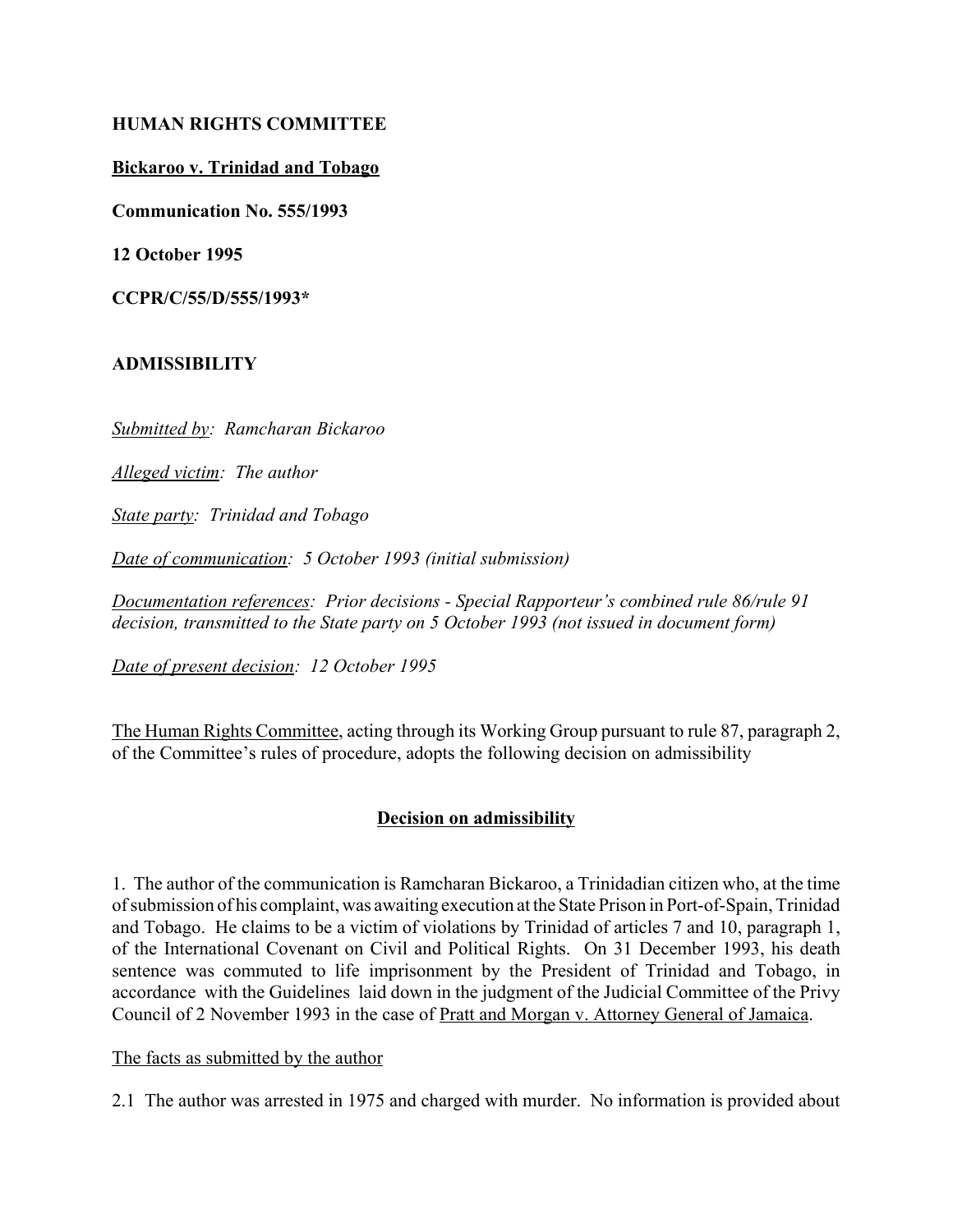the circumstances or facts of the crime with which he was charged. He was tried for murder in the Port-of-Spain Assizes Court, found guilty as charged and sentenced to death on 5 April 1978. His appeal was dismissed by the Court of Appeal of Trinidad and Tobago on 21 June 1979.

2.2 On an unspecified date after the dismissal of the appeal, the author was informed by his counsel that there were nog rounds on which a further appeal to the Judicial Committee of the Privy Council could be argued with any prospect of success. On 30 September 1993 1/, a warrant was issued for the execution of the author on 5 October 1993. A constitutional motion was filed on his behalf in the High Court of Trinidad and Tobago, and a stay of execution was granted during the night of 4 to 5 October 1993.

2.3 The author argues that he has exhausted domestic remedies within the meaning of the Optional Protocol, and that the fact that a constitutional motion was filed on his behalf in the High Court of Trinidad and Tobago should not preclude his recourse to the Human Rights Committee. He contends that because of the very nature of his situation, an individual on death row whose warrant of execution has been read will necessarily invoke all available procedures, possibly until the scheduled time of execution.

2.4 Counsel adds that to require that all last minute procedures be exhausted before allowing a recourse to the Human Rights Committee would imply that the applicant either wait until a moment dangerously close in time to his execution, or that he refrain from invoking all potentially available domestic remedies. It is submitted that neither option is within the letter or the spirit of the Optional Protocol.

# The complaint

3.1 The author, who was confined to the death row section of the State Prison from the time of his conviction in April 1978 to 31 December 1993, i.e. close to 16 years, alleges a violation of article 7 of the Covenant, on the ground that the length of time spent on death row amounts to cruel, inhuman and degrading treatment. He further argues that the period of time spent on death row runs counter to his right, under article 10, paragraph 1, to be treated with humanity and respect for the inherent dignity of his person.

3.2 It is argued that the execution of the sentence after so many years on death row would amount to a violation of the above-mentioned provisions. In support of his argument, counsel refers to recent jurisprudence, inter alia a judgment of the Supreme Court of Zimbabwe 2/, the judgment of the European court of Human Rights in the case of Soering 3/, and the arguments of counsel for the applicants in the case of Pratt and Morgan v. Attorney General of Jamaica.

# Issues and proceedings before the Committee

4.1 Before considering any claims contained in a communication, the Human Rights Committee must decide, in accordance with rule 87 of its rules of procedure, whether or not it is admissible under the Optional Protocol to the Covenant.

4.2 The communication was forwarded to the State party under rule 91 of the Committee's rules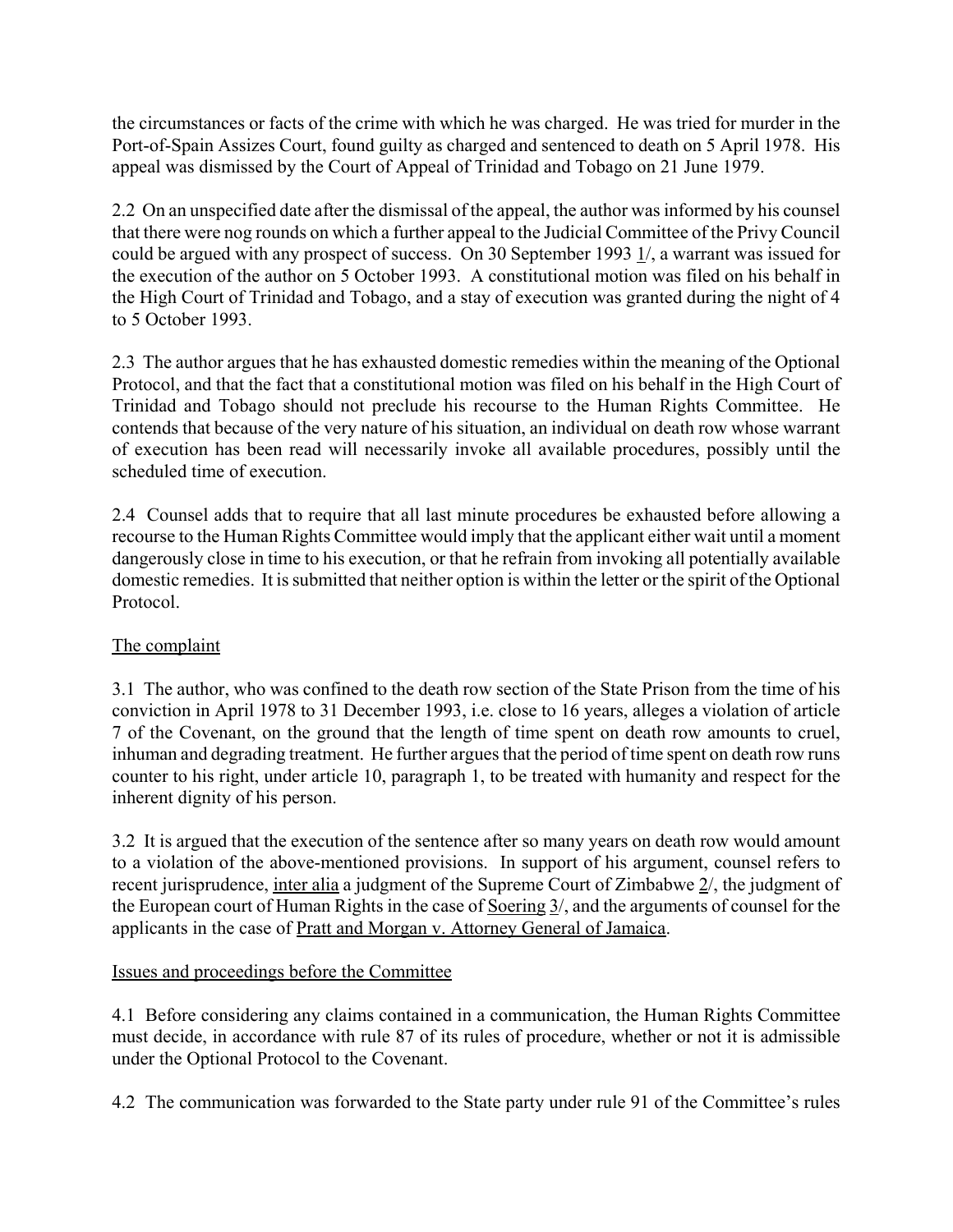of procedure on 5 October 1993, requesting it to provide information and observations on the admissibility of the author's complaints. No submission has been received from the State party, in spite of a reminder addressed to it on 6 December 1994. Under cover of a Note dated 18 February 1994, the State merely forwarded a list with the names of individuals whose death sentences had been commuted following the judgment of the Judicial Committee of the privy Council in the case of Pratt and Morgan; the author's name was included in this list.

4.3 While welcoming the information contained in the State party's note verbale of 18 February 1994, the Committee notes that the State party has failed to provide information and observations in respect of the admissibility of any of the author's claims under the Covenant that have not been mooted by the commutation of the sentence. In the circumstances, due weight must be given to the author's allegations, to the extent that they have been sufficiently substantiated.

4.4 In respect of the author's claims under articles 7 and 10  $(1)$ , the Committee observes that the State party itself commuted the author's death sentence so as to comply with the Guidelines laid down by the Judicial Committee of the Privy Council in the case of Pratt and Morgan v. Attorney-General. The State party has not informed the Committee of any further effective remedy available to the author in respect of the above claims; the State party's silence in this respect must be deemed to constitute an admission that no such remedies exist.

4.5 The Committee considers that the author has sufficiently substantiated, for purposes of admissibility, his claim under the above-mentioned provisions of the Covenant. It should, accordingly, be considered on its merits.

5. The Human Rights Committee therefore decides:

 $\mathcal{L}_\text{max}$ 

(a) that the communication is admissible in so far as it appears to raise issues under articles 7 and 10(1) of the Covenant;

(b) that the State party shall be requested, under article 4(2) of the Optional Protocol, to submit to the Committee, within six months of the date of transmittal to it of the present decision, written explanations or statements clarifying the matter and the measures, if any, that may have been taken by it;

(c) that any explanations or statements received from the State party shall be communicated by the Secretary-General under rule 93(3) of the Committee's rules of procedure, to the author and his counsel, with the request that any comments that they may wish to submit thereon should reach the Human Rights Committee in care of the Centre for Human Rights, United Nations Office at Geneva, within six weeks of the date of the transmittal:

(d) that this decision shall be communicated to the State party, the author and his counsel.

 $\frac{\dot{x}}{}$  All persons handling this document are requested to respect and observe its confidential nature.